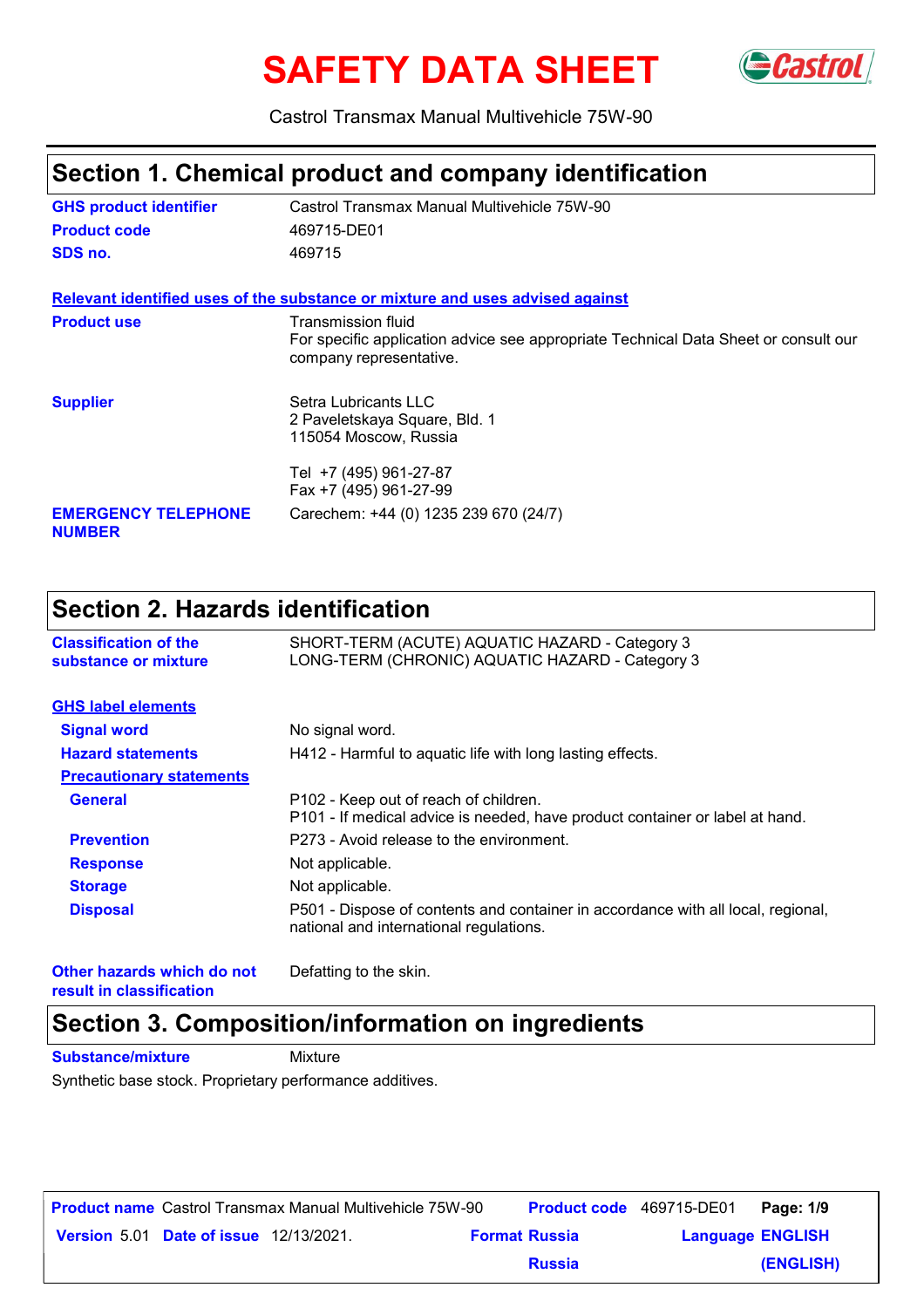# **Section 3. Composition/information on ingredients**

| <b>Ingredient name</b>                                                    | $\frac{9}{6}$ | <b>CAS number</b> |
|---------------------------------------------------------------------------|---------------|-------------------|
| Dec-1-ene, dimers, hydrogenated                                           | ≥10 - ≤25     | 68649-11-6        |
| 1-Decene, homopolymer, hydrogenated                                       | ≥10 - ≤25     | 68037-01-4        |
| Dec-1-ene, homopolymer, hydrogenated Dec-1-ene, oligomers,                | $≥10 - ≤25$   | 68037-01-4        |
| hydrogenated                                                              |               |                   |
| Distillates (petroleum), hydrotreated light paraffinic                    | ≤3            | 64742-55-8        |
| Phosphorodithioic acid, mixed O,O-bis(2-ethylhexyl and iso-Bu and iso-Pr) | ՝≤3           | 85940-28-9        |
| esters, zinc salts                                                        |               |                   |
| zinc isodecyl phosphorodithioate                                          | ≤0.3          | 25103-54-2        |
| Methyl methacrylate                                                       | ≤0.3          | $80 - 62 - 6$     |
| 2,6-di-tert-butylphenol                                                   | ≤0.3          | 128-39-2          |
| isodecyl methacrylate                                                     | ≤0.3          | 29964-84-9        |

**There are no additional ingredients present which, within the current knowledge of the supplier and in the concentrations applicable, are classified as hazardous to health or the environment and hence require reporting in this section.**

**Occupational exposure limits, if available, are listed in Section 8.**

### **Section 4. First aid measures**

| <b>Description of necessary first aid measures</b> |                                                                                                                                                                                                                                                                                                |
|----------------------------------------------------|------------------------------------------------------------------------------------------------------------------------------------------------------------------------------------------------------------------------------------------------------------------------------------------------|
| <b>Inhalation</b>                                  | If inhaled, remove to fresh air. Get medical attention if symptoms occur.                                                                                                                                                                                                                      |
| <b>Ingestion</b>                                   | Do not induce vomiting unless directed to do so by medical personnel. Never give<br>anything by mouth to an unconscious person. If unconscious, place in recovery<br>position and get medical attention immediately. Get medical attention if adverse<br>health effects persist or are severe. |
| <b>Skin contact</b>                                | Wash skin thoroughly with soap and water or use recognised skin cleanser.<br>Remove contaminated clothing and shoes. Wash clothing before reuse. Clean<br>shoes thoroughly before reuse. Get medical attention if symptoms occur.                                                              |
| <b>Eye contact</b>                                 | In case of contact, immediately flush eyes with plenty of water for at least 15<br>minutes. Eyelids should be held away from the eyeball to ensure thorough rinsing.<br>Check for and remove any contact lenses. Get medical attention.                                                        |
|                                                    | . <i>.</i>                                                                                                                                                                                                                                                                                     |

**Most important symptoms/effects, acute and delayed**

See Section 11 for more detailed information on health effects and symptoms.

**Indication of immediate medical attention and special treatment needed, if necessary**

| <b>Specific treatments</b>        | No specific treatment.                                                                                                                                                      |
|-----------------------------------|-----------------------------------------------------------------------------------------------------------------------------------------------------------------------------|
| Notes to physician                | Treatment should in general be symptomatic and directed to relieving any effects.                                                                                           |
| <b>Protection of first-aiders</b> | No action shall be taken involving any personal risk or without suitable training. It<br>may be dangerous to the person providing aid to give mouth-to-mouth resuscitation. |

# **Section 5. Firefighting measures**

| <b>Extinguishing media</b>                           |                                                                                                                                                                                                                                                                                                    |
|------------------------------------------------------|----------------------------------------------------------------------------------------------------------------------------------------------------------------------------------------------------------------------------------------------------------------------------------------------------|
| <b>Suitable extinguishing</b><br>media               | Use foam or all-purpose dry chemical to extinguish.                                                                                                                                                                                                                                                |
| <b>Unsuitable extinguishing</b><br>media             | Do not use water jet.                                                                                                                                                                                                                                                                              |
| <b>Specific hazards arising</b><br>from the chemical | Fire water contaminated with this material must be contained and prevented from<br>being discharged to any waterway, sewer or drain. In a fire or if heated, a pressure<br>increase will occur and the container may burst. This material is harmful to aquatic<br>life with long lasting effects. |
| <b>Hazardous thermal</b><br>decomposition products   | Combustion products may include the following:<br>carbon oxides (CO, CO <sub>2</sub> ) (carbon monoxide, carbon dioxide)                                                                                                                                                                           |

|                                               | <b>Product name</b> Castrol Transmax Manual Multivehicle 75W-90 |                      | <b>Product code</b> 469715-DE01 |                         | Page: 2/9 |
|-----------------------------------------------|-----------------------------------------------------------------|----------------------|---------------------------------|-------------------------|-----------|
| <b>Version 5.01 Date of issue 12/13/2021.</b> |                                                                 | <b>Format Russia</b> |                                 | <b>Language ENGLISH</b> |           |
|                                               |                                                                 |                      | <b>Russia</b>                   |                         | (ENGLISH) |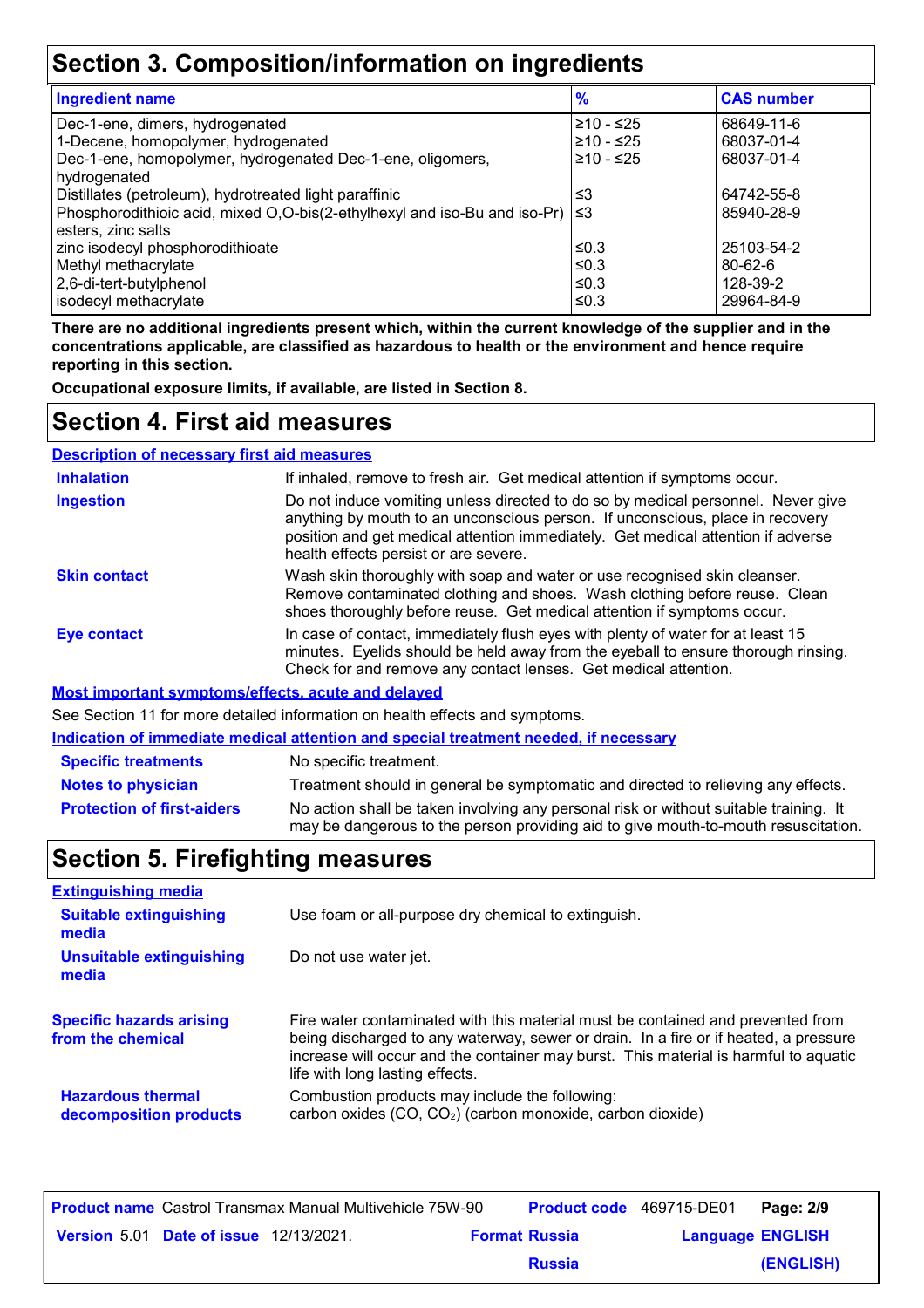# **Section 5. Firefighting measures**

| <b>Special protective actions</b><br>for fire-fighters | Promptly isolate the scene by removing all persons from the vicinity of the incident if<br>there is a fire. No action shall be taken involving any personal risk or without<br>suitable training. |
|--------------------------------------------------------|---------------------------------------------------------------------------------------------------------------------------------------------------------------------------------------------------|
| <b>Special protective</b>                              | Fire-fighters should wear positive pressure self-contained breathing apparatus                                                                                                                    |
| equipment for fire-fighters                            | (SCBA) and full turnout gear.                                                                                                                                                                     |

#### **Section 6. Accidental release measures**

**Personal precautions, protective equipment and emergency procedures**

| For non-emergency<br>personnel                              | No action shall be taken involving any personal risk or without suitable training.<br>Evacuate surrounding areas. Keep unnecessary and unprotected personnel from<br>entering. Do not touch or walk through spilt material. Avoid breathing vapour or<br>mist. Provide adequate ventilation. Put on appropriate personal protective<br>equipment. Floors may be slippery; use care to avoid falling. Contact emergency<br>personnel. |  |  |
|-------------------------------------------------------------|--------------------------------------------------------------------------------------------------------------------------------------------------------------------------------------------------------------------------------------------------------------------------------------------------------------------------------------------------------------------------------------------------------------------------------------|--|--|
| For emergency responders                                    | Entry into a confined space or poorly ventilated area contaminated with vapour, mist<br>or fume is extremely hazardous without the correct respiratory protective equipment<br>and a safe system of work. Wear self-contained breathing apparatus. Wear a<br>suitable chemical protective suit. Chemical resistant boots. See also the<br>information in "For non-emergency personnel".                                              |  |  |
| <b>Environmental precautions</b>                            | Avoid dispersal of spilt material and runoff and contact with soil, waterways, drains<br>and sewers. Inform the relevant authorities if the product has caused environmental<br>pollution (sewers, waterways, soil or air). Water polluting material. May be harmful<br>to the environment if released in large quantities.                                                                                                          |  |  |
| <b>Methods and material for containment and cleaning up</b> |                                                                                                                                                                                                                                                                                                                                                                                                                                      |  |  |
| <b>Small spill</b>                                          | Stop leak if without risk. Move containers from spill area. Absorb with an inert<br>material and place in an appropriate waste disposal container. Dispose of via a<br>licensed waste disposal contractor.                                                                                                                                                                                                                           |  |  |
| <b>Large spill</b>                                          | Stop leak if without risk. Move containers from spill area. Approach the release<br>from upwind. Prevent entry into sewers, water courses, basements or confined<br>areas. Contain and collect spillage with non-combustible, absorbent material e.g.<br>sand, earth, vermiculite or diatomaceous earth and place in container for disposal<br>according to local regulations. Contaminated absorbent material may pose the          |  |  |

### **Section 7. Handling and storage**

contractor.

#### **Precautions for safe handling**

**Protective measures** Put on appropriate personal protective equipment (see Section 8). Do not ingest. Avoid contact with eyes, skin and clothing. Avoid breathing vapour or mist. Keep in the original container or an approved alternative made from a compatible material, kept tightly closed when not in use. Empty containers retain product residue and can be hazardous. Do not reuse container. Avoid contact of spilt material and runoff with soil and surface waterways. **Advice on general occupational hygiene** Eating, drinking and smoking should be prohibited in areas where this material is handled, stored and processed. Wash thoroughly after handling. Remove contaminated clothing and protective equipment before entering eating areas. See also Section 8 for additional information on hygiene measures.

same hazard as the spilt product. Dispose of via a licensed waste disposal

|                                               | <b>Product name</b> Castrol Transmax Manual Multivehicle 75W-90 |                      |               | <b>Product code</b> 469715-DE01 | Page: 3/9 |
|-----------------------------------------------|-----------------------------------------------------------------|----------------------|---------------|---------------------------------|-----------|
| <b>Version 5.01 Date of issue 12/13/2021.</b> |                                                                 | <b>Format Russia</b> |               | <b>Language ENGLISH</b>         |           |
|                                               |                                                                 |                      | <b>Russia</b> |                                 | (ENGLISH) |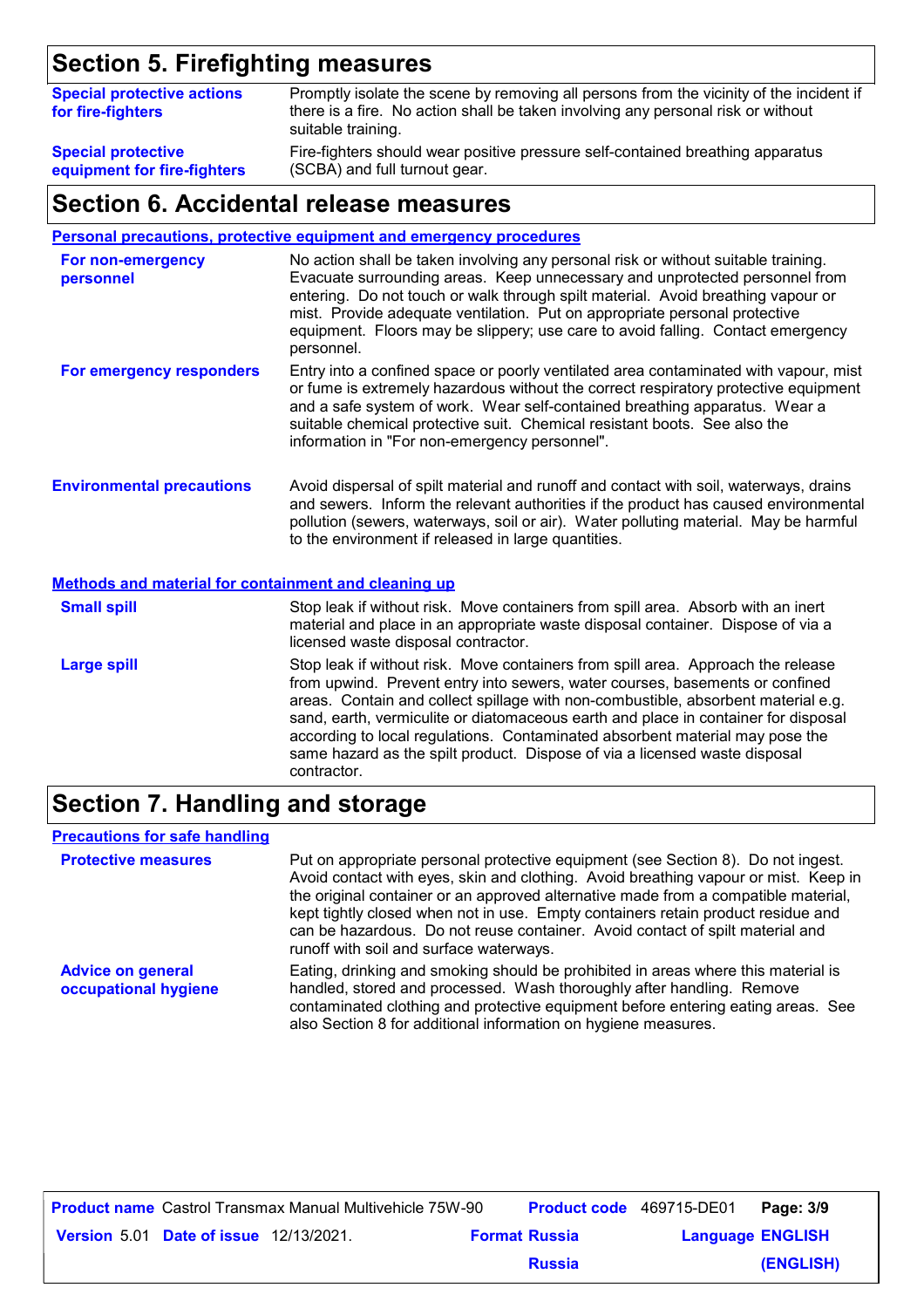# **Section 7. Handling and storage**

| <b>Conditions for safe storage,</b><br>including any<br><i>incompatibilities</i> | Store in accordance with local regulations. Store in original container protected<br>from direct sunlight in a dry, cool and well-ventilated area, away from incompatible<br>materials (see Section 10) and food and drink. Keep container tightly closed and<br>sealed until ready for use. Store and use only in equipment/containers designed for<br>use with this product. Containers that have been opened must be carefully resealed<br>and kept upright to prevent leakage. Do not store in unlabelled containers. Use<br>appropriate containment to avoid environmental contamination. |
|----------------------------------------------------------------------------------|------------------------------------------------------------------------------------------------------------------------------------------------------------------------------------------------------------------------------------------------------------------------------------------------------------------------------------------------------------------------------------------------------------------------------------------------------------------------------------------------------------------------------------------------------------------------------------------------|
| <b>Not suitable</b>                                                              | Prolonged exposure to elevated temperature.                                                                                                                                                                                                                                                                                                                                                                                                                                                                                                                                                    |

# **Section 8. Exposure controls/personal protection**

#### **Control parameters**

**Occupational exposure limits**

| <b>Ingredient name</b> | <b>Exposure limits</b>                                                                                                                                                                                                                                                      |
|------------------------|-----------------------------------------------------------------------------------------------------------------------------------------------------------------------------------------------------------------------------------------------------------------------------|
| Methyl methacrylate    | <b>Ministry of Health and Social</b><br><b>Development MAC (Russian Federation).</b><br>TWA: 10 mg/m <sup>3</sup> 8 hours. Issued/Revised:<br>6/2003 Form: vapor and/or gases<br>STEL: 20 mg/m <sup>3</sup> 15 minutes. Issued/<br>Revised: 6/2003 Form: vapor and/or gases |

Whilst specific OELs for certain components may be shown in this section, other components may be present in any mist, vapour or dust produced. Therefore, the specific OELs may not be applicable to the product as a whole and are provided for guidance only.

| <b>Appropriate engineering</b><br><b>controls</b> | Provide exhaust ventilation or other engineering controls to keep the relevant<br>airborne concentrations below their respective occupational exposure limits.<br>All activities involving chemicals should be assessed for their risks to health, to<br>ensure exposures are adequately controlled. Personal protective equipment should<br>only be considered after other forms of control measures (e.g. engineering controls)<br>have been suitably evaluated. Personal protective equipment should conform to<br>appropriate standards, be suitable for use, be kept in good condition and properly<br>maintained.<br>Your supplier of personal protective equipment should be consulted for advice on<br>selection and appropriate standards. For further information contact your national<br>organisation for standards.<br>The final choice of protective equipment will depend upon a risk assessment. It is<br>important to ensure that all items of personal protective equipment are compatible. |
|---------------------------------------------------|---------------------------------------------------------------------------------------------------------------------------------------------------------------------------------------------------------------------------------------------------------------------------------------------------------------------------------------------------------------------------------------------------------------------------------------------------------------------------------------------------------------------------------------------------------------------------------------------------------------------------------------------------------------------------------------------------------------------------------------------------------------------------------------------------------------------------------------------------------------------------------------------------------------------------------------------------------------------------------------------------------------|
| <b>Environmental exposure</b><br><b>controls</b>  | Emissions from ventilation or work process equipment should be checked to ensure<br>they comply with the requirements of environmental protection legislation. In some<br>cases, fume scrubbers, filters or engineering modifications to the process<br>equipment will be necessary to reduce emissions to acceptable levels.                                                                                                                                                                                                                                                                                                                                                                                                                                                                                                                                                                                                                                                                                 |
| <b>Individual protection measures</b>             |                                                                                                                                                                                                                                                                                                                                                                                                                                                                                                                                                                                                                                                                                                                                                                                                                                                                                                                                                                                                               |
| <b>Hygiene measures</b>                           | Wash hands, forearms and face thoroughly after handling chemical products, before<br>eating, smoking and using the lavatory and at the end of the working period.<br>Appropriate techniques should be used to remove potentially contaminated clothing.<br>Wash contaminated clothing before reusing. Ensure that eyewash stations and<br>safety showers are close to the workstation location.                                                                                                                                                                                                                                                                                                                                                                                                                                                                                                                                                                                                               |

**Eye/face protection** Safety glasses with side shields. **Skin protection**

**Date of issue** 12/13/2021. **Version** 5.01 **Format Russia Language Product name** Castrol Transmax Manual Multivehicle 75W-90 **Product code** 469715-DE01 **Page: 4/9** | **Language ENGLISH (ENGLISH)** Product code 469715-DE01 Page: 4/9 **Russia**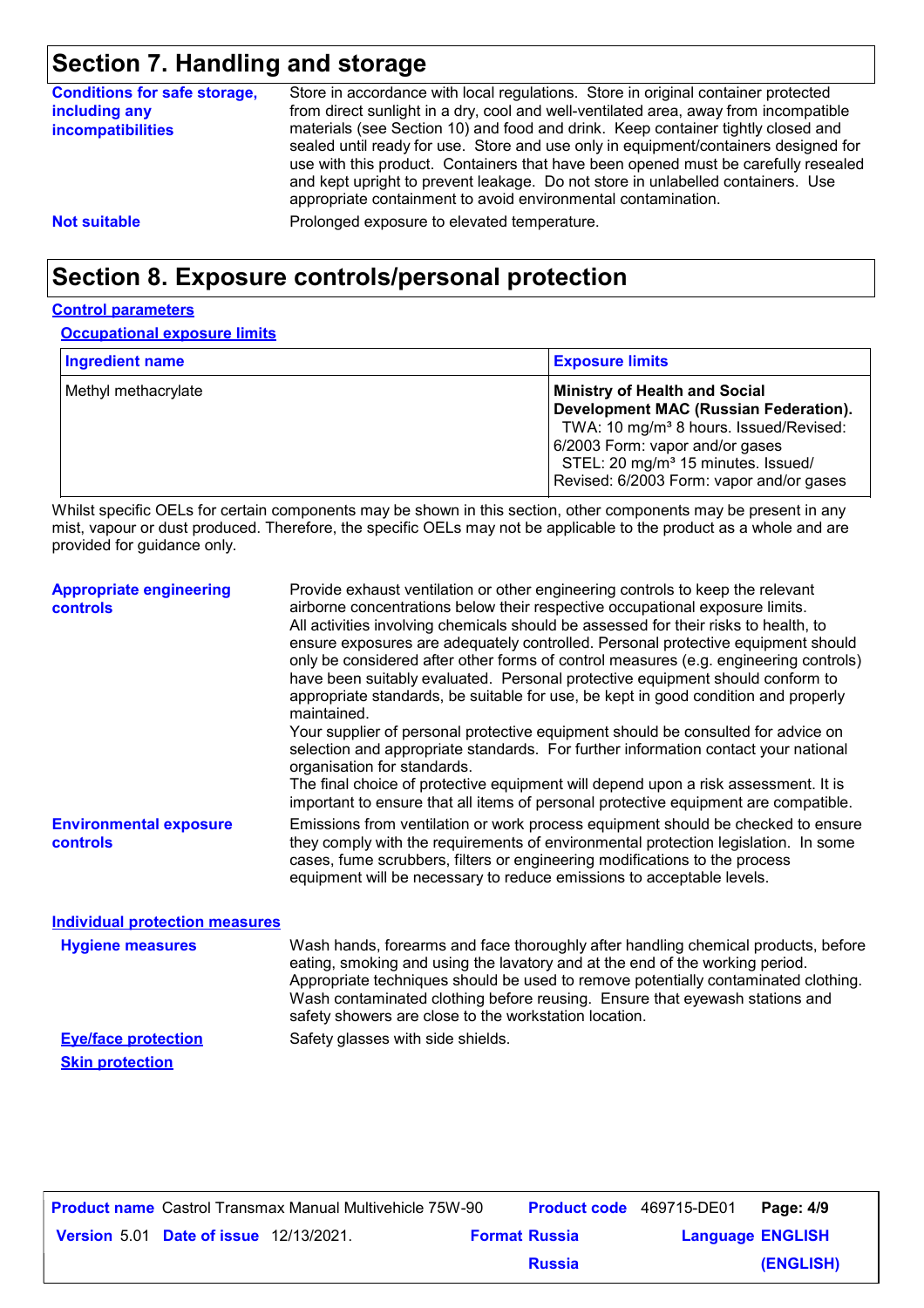### **Section 8. Exposure controls/personal protection**

|                               | -------- <u>--------</u>                                                                                                                                                                                                                                                                                                                                                                                                                                                                                                                                                                                                                                                                                                                                                                        |
|-------------------------------|-------------------------------------------------------------------------------------------------------------------------------------------------------------------------------------------------------------------------------------------------------------------------------------------------------------------------------------------------------------------------------------------------------------------------------------------------------------------------------------------------------------------------------------------------------------------------------------------------------------------------------------------------------------------------------------------------------------------------------------------------------------------------------------------------|
| <b>Hand protection</b>        | Wear protective gloves if prolonged or repeated contact is likely. Wear chemical<br>resistant gloves. Recommended: Nitrile gloves. The correct choice of protective<br>gloves depends upon the chemicals being handled, the conditions of work and use,<br>and the condition of the gloves (even the best chemically resistant glove will break<br>down after repeated chemical exposures). Most gloves provide only a short time of<br>protection before they must be discarded and replaced. Because specific work<br>environments and material handling practices vary, safety procedures should be<br>developed for each intended application. Gloves should therefore be chosen in<br>consultation with the supplier/manufacturer and with a full assessment of the<br>working conditions. |
| <b>Body protection</b>        | Use of protective clothing is good industrial practice.<br>Personal protective equipment for the body should be selected based on the task<br>being performed and the risks involved and should be approved by a specialist<br>before handling this product.<br>Cotton or polyester/cotton overalls will only provide protection against light<br>superficial contamination that will not soak through to the skin. Overalls should be<br>laundered on a regular basis. When the risk of skin exposure is high (e.g. when<br>cleaning up spillages or if there is a risk of splashing) then chemical resistant aprons<br>and/or impervious chemical suits and boots will be required.                                                                                                           |
| <b>Respiratory protection</b> | In case of insufficient ventilation, wear suitable respiratory equipment.<br>The correct choice of respiratory protection depends upon the chemicals being<br>handled, the conditions of work and use, and the condition of the respiratory<br>equipment. Safety procedures should be developed for each intended application.<br>Respiratory protection equipment should therefore be chosen in consultation with<br>the supplier/manufacturer and with a full assessment of the working conditions.                                                                                                                                                                                                                                                                                           |

## **Section 9. Physical and chemical properties**

The conditions of measurement of all properties are at standard temperature and pressure unless otherwise indicated.

#### **Appearance**

| <b>Physical state</b>                                             | Liquid.                                   |       |        |                         |              |  |
|-------------------------------------------------------------------|-------------------------------------------|-------|--------|-------------------------|--------------|--|
| <b>Colour</b>                                                     | Amber.                                    |       |        |                         |              |  |
| <b>Odour</b>                                                      | Not available.                            |       |        |                         |              |  |
| <b>Odour threshold</b>                                            | Not available.                            |       |        |                         |              |  |
| рH                                                                | Not applicable.                           |       |        |                         |              |  |
| <b>Melting point</b>                                              | Not available.                            |       |        |                         |              |  |
| <b>Boiling point, initial boiling</b><br>point, and boiling range | Not available.                            |       |        |                         |              |  |
| <b>Flash point</b>                                                | Open cup: >180°C (>356°F) [Cleveland]     |       |        |                         |              |  |
| <b>Evaporation rate</b>                                           | Not available.                            |       |        |                         |              |  |
| <b>Flammability</b>                                               | Not applicable. Based on - Physical state |       |        |                         |              |  |
| Lower and upper explosion<br>limit/flammability limit             | Not available.                            |       |        |                         |              |  |
| <b>Vapour pressure</b>                                            |                                           |       |        | Vapour Pressure at 20°C | <b>Vapou</b> |  |
|                                                                   | <b>Ingredient name</b>                    | mm Hg | kPa    | <b>Method</b>           | mm<br>Hg     |  |
|                                                                   | Dec-1-ene, dimers,<br>hydrogenated        | 0.01  | 0.0013 | <b>ASTME</b><br>1194-87 |              |  |

1-Decene, homopolymer, hydrogenated

Distillates (petroleum), <0.08

hydrotreated heavy paraffinic Distillates (petroleum),  $\vert$ <0.08  $\vert$ <0.011  $\vert$ ASTM D 5191 **Date of issue** 12/13/2021. **Version** 5.01 **Format Russia Language Product name** Castrol Transmax Manual Multivehicle 75W-90 **Product code** 469715-DE01 **Page: 5/9** | **Language ENGLISH** Product code 469715-DE01 Page: 5/9

| <b>Russia</b> |  |
|---------------|--|

0 **ASTME** 

1194-87

<0.08 <0.011 ASTM D 5191

**Vapour Pressure at 20˚C Vapour pressure at 50˚C**

**kPa Method**

**(ENGLISH)**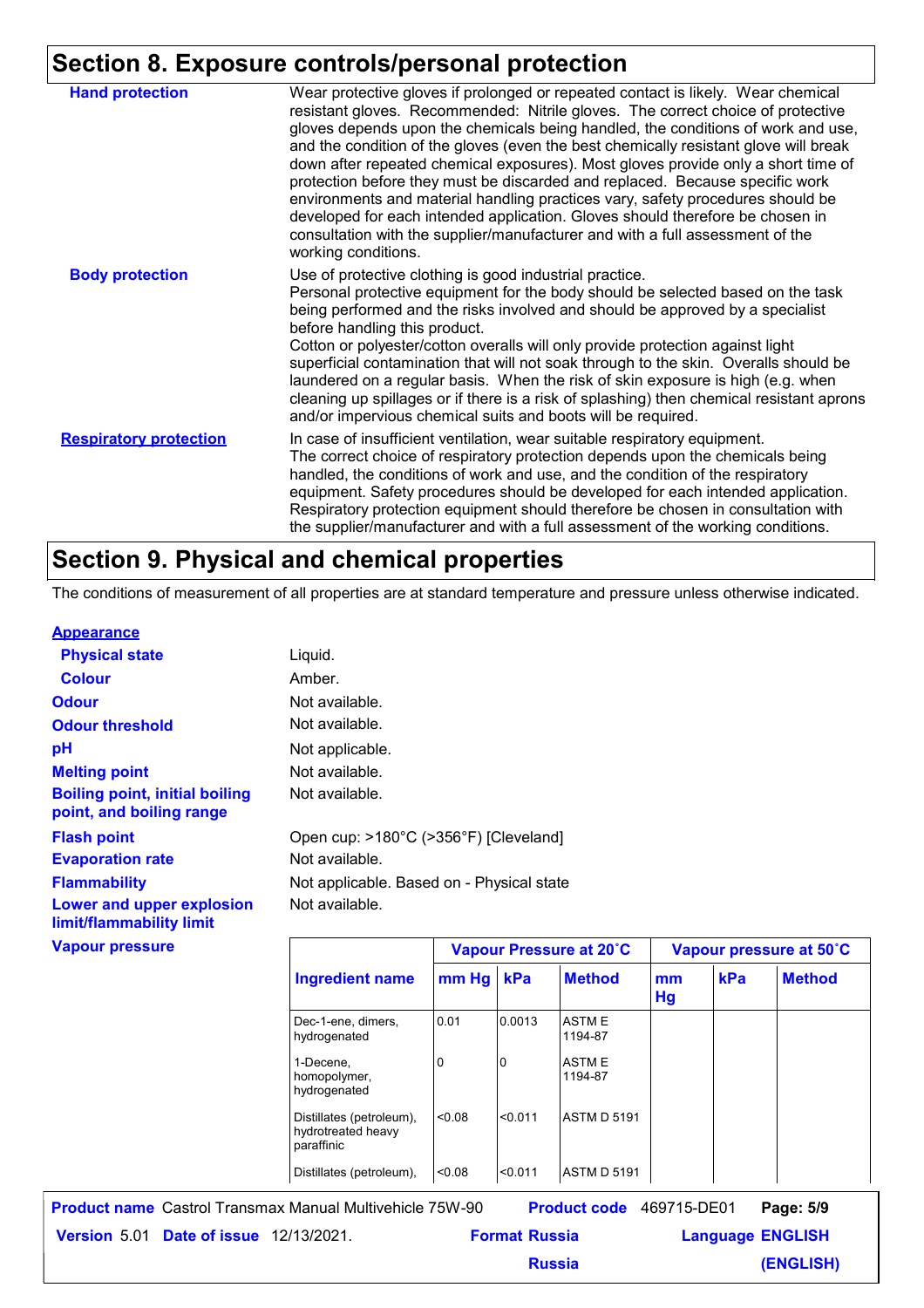| Section 9. Physical and chemical properties       |                                                                                                                                     |              |                    |                |                    |  |
|---------------------------------------------------|-------------------------------------------------------------------------------------------------------------------------------------|--------------|--------------------|----------------|--------------------|--|
|                                                   | hydrotreated light<br>paraffinic                                                                                                    |              |                    |                |                    |  |
|                                                   | < 0.08<br>Distillates (petroleum),<br>solvent-dewaxed heavy<br>paraffinic                                                           | < 0.011      | <b>ASTM D 5191</b> |                |                    |  |
| <b>Relative vapour density</b>                    | Not available.                                                                                                                      |              |                    |                |                    |  |
| <b>Relative density</b>                           | Not available.                                                                                                                      |              |                    |                |                    |  |
| <b>Density</b>                                    | <1000 kg/m <sup>3</sup> (<1 g/cm <sup>3</sup> ) at 15°C                                                                             |              |                    |                |                    |  |
| <b>Solubility</b>                                 | insoluble in water.                                                                                                                 |              |                    |                |                    |  |
| <b>Partition coefficient: n-</b><br>octanol/water | Not applicable.                                                                                                                     |              |                    |                |                    |  |
| <b>Auto-ignition temperature</b>                  | <b>Ingredient name</b>                                                                                                              | $\mathbf{C}$ | °F                 |                | <b>Method</b>      |  |
|                                                   | Dec-1-ene, dimers, hydrogenated                                                                                                     | 324          |                    | 615.2          | <b>ASTM D 2158</b> |  |
|                                                   | 1-Decene, homopolymer,<br>hydrogenated                                                                                              | 343 to 369   |                    | 649.4 to 696.2 | <b>ASTM D 2159</b> |  |
|                                                   | Dec-1-ene, homopolymer,<br>hydrogenated Dec-1-ene, oligomers,<br>hydrogenated                                                       | 343 to 369   |                    | 649.4 to 696.2 | <b>ASTM D 2159</b> |  |
| <b>Decomposition temperature</b>                  | Not available.                                                                                                                      |              |                    |                |                    |  |
| <b>Viscosity</b>                                  | Kinematic: 76 mm <sup>2</sup> /s (76 cSt) at 40 $^{\circ}$ C<br>Kinematic: 15.09 mm <sup>2</sup> /s (15.09 cSt) at 100 $^{\circ}$ C |              |                    |                |                    |  |
| <b>Particle characteristics</b>                   |                                                                                                                                     |              |                    |                |                    |  |
| <b>Median particle size</b>                       | Not applicable.                                                                                                                     |              |                    |                |                    |  |

# **Section 10. Stability and reactivity**

| <b>Reactivity</b>                            | No specific test data available for this product. Refer to Conditions to avoid and<br>Incompatible materials for additional information.                                   |
|----------------------------------------------|----------------------------------------------------------------------------------------------------------------------------------------------------------------------------|
| <b>Chemical stability</b>                    | The product is stable.                                                                                                                                                     |
| <b>Possibility of hazardous</b><br>reactions | Under normal conditions of storage and use, hazardous reactions will not occur.<br>Under normal conditions of storage and use, hazardous polymerisation will not<br>occur. |
| <b>Conditions to avoid</b>                   | Avoid all possible sources of ignition (spark or flame).                                                                                                                   |
| <b>Incompatible materials</b>                | Reactive or incompatible with the following materials: oxidising materials.                                                                                                |
| <b>Hazardous decomposition</b><br>products   | Under normal conditions of storage and use, hazardous decomposition products<br>should not be produced.                                                                    |

# **Section 11. Toxicological information**

#### **Aspiration hazard Information on toxicological effects**

| <b>ASPITATION NAZATU</b>                                                                                                                             |                                                                                                                         |
|------------------------------------------------------------------------------------------------------------------------------------------------------|-------------------------------------------------------------------------------------------------------------------------|
| <b>Name</b>                                                                                                                                          | <b>Result</b>                                                                                                           |
| Dec-1-ene, dimers, hydrogenated<br>1-Decene, homopolymer, hydrogenated<br>Dec-1-ene, homopolymer, hydrogenated Dec-1-ene, oligomers,<br>hydrogenated | <b>ASPIRATION HAZARD - Category 1</b><br><b>ASPIRATION HAZARD - Category 1</b><br><b>ASPIRATION HAZARD - Category 1</b> |
| Distillates (petroleum), hydrotreated light paraffinic                                                                                               | <b>ASPIRATION HAZARD - Category 1</b>                                                                                   |

|                                               | <b>Product name</b> Castrol Transmax Manual Multivehicle 75W-90 |                      | <b>Product code</b> 469715-DE01 |                         | Page: 6/9 |
|-----------------------------------------------|-----------------------------------------------------------------|----------------------|---------------------------------|-------------------------|-----------|
| <b>Version 5.01 Date of issue 12/13/2021.</b> |                                                                 | <b>Format Russia</b> |                                 | <b>Language ENGLISH</b> |           |
|                                               |                                                                 |                      | <b>Russia</b>                   |                         | (ENGLISH) |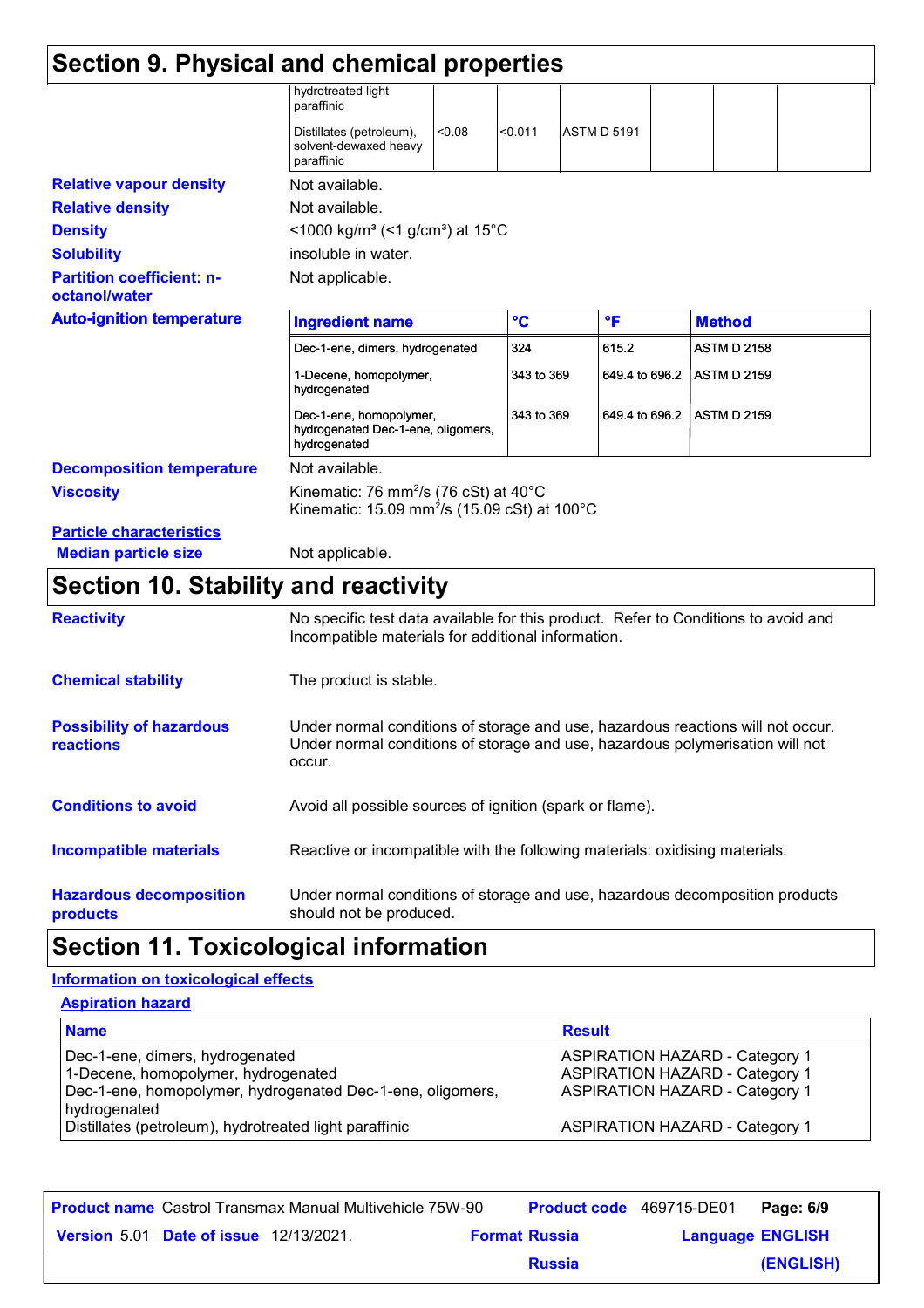# **Section 11. Toxicological information**

| Routes of entry anticipated: Dermal, Inhalation.                                                                            |
|-----------------------------------------------------------------------------------------------------------------------------|
|                                                                                                                             |
| No known significant effects or critical hazards.                                                                           |
| Vapour inhalation under ambient conditions is not normally a problem due to low<br>vapour pressure.                         |
| Defatting to the skin. May cause skin dryness and irritation.                                                               |
| No known significant effects or critical hazards.                                                                           |
| <b>Symptoms related to the physical, chemical and toxicological characteristics</b>                                         |
| No specific data.                                                                                                           |
| May be harmful by inhalation if exposure to vapour, mists or fumes resulting from<br>thermal decomposition products occurs. |
| Adverse symptoms may include the following:<br>irritation<br>dryness<br>cracking                                            |
| No specific data.                                                                                                           |
| Delayed and immediate effects as well as chronic effects from short and long-term exposure                                  |
| Potential risk of transient stinging or redness if accidental eye contact occurs.                                           |
| Overexposure to the inhalation of airborne droplets or aerosols may cause irritation<br>of the respiratory tract.           |
| Prolonged or repeated contact can defat the skin and lead to irritation, cracking and/<br>or dermatitis.                    |
| Ingestion of large quantities may cause nausea and diarrhoea.                                                               |
| <b>Potential chronic health effects</b>                                                                                     |
| No known significant effects or critical hazards.                                                                           |
| No known significant effects or critical hazards.                                                                           |
| No known significant effects or critical hazards.                                                                           |
| No known significant effects or critical hazards.                                                                           |
| No known significant effects or critical hazards.                                                                           |
| No known significant effects or critical hazards.                                                                           |
|                                                                                                                             |

#### **Numerical measures of toxicity**

| <b>Acute toxicity estimates</b> |                  |
|---------------------------------|------------------|
| <b>Route</b>                    | <b>ATE value</b> |
| Inhalation (dusts and mists)    | $6.02$ mg/l      |

# **Section 12. Ecological information**

**Environmental effects** This material is harmful to aquatic life with long lasting effects.

#### **Persistence and degradability**

Not expected to be rapidly degradable.

#### **Bioaccumulative potential**

This product is not expected to bioaccumulate through food chains in the environment.

|                                               | <b>Product name</b> Castrol Transmax Manual Multivehicle 75W-90 |                      | <b>Product code</b> 469715-DE01 |                         | Page: 7/9 |
|-----------------------------------------------|-----------------------------------------------------------------|----------------------|---------------------------------|-------------------------|-----------|
| <b>Version 5.01 Date of issue 12/13/2021.</b> |                                                                 | <b>Format Russia</b> |                                 | <b>Language ENGLISH</b> |           |
|                                               |                                                                 |                      | <b>Russia</b>                   |                         | (ENGLISH) |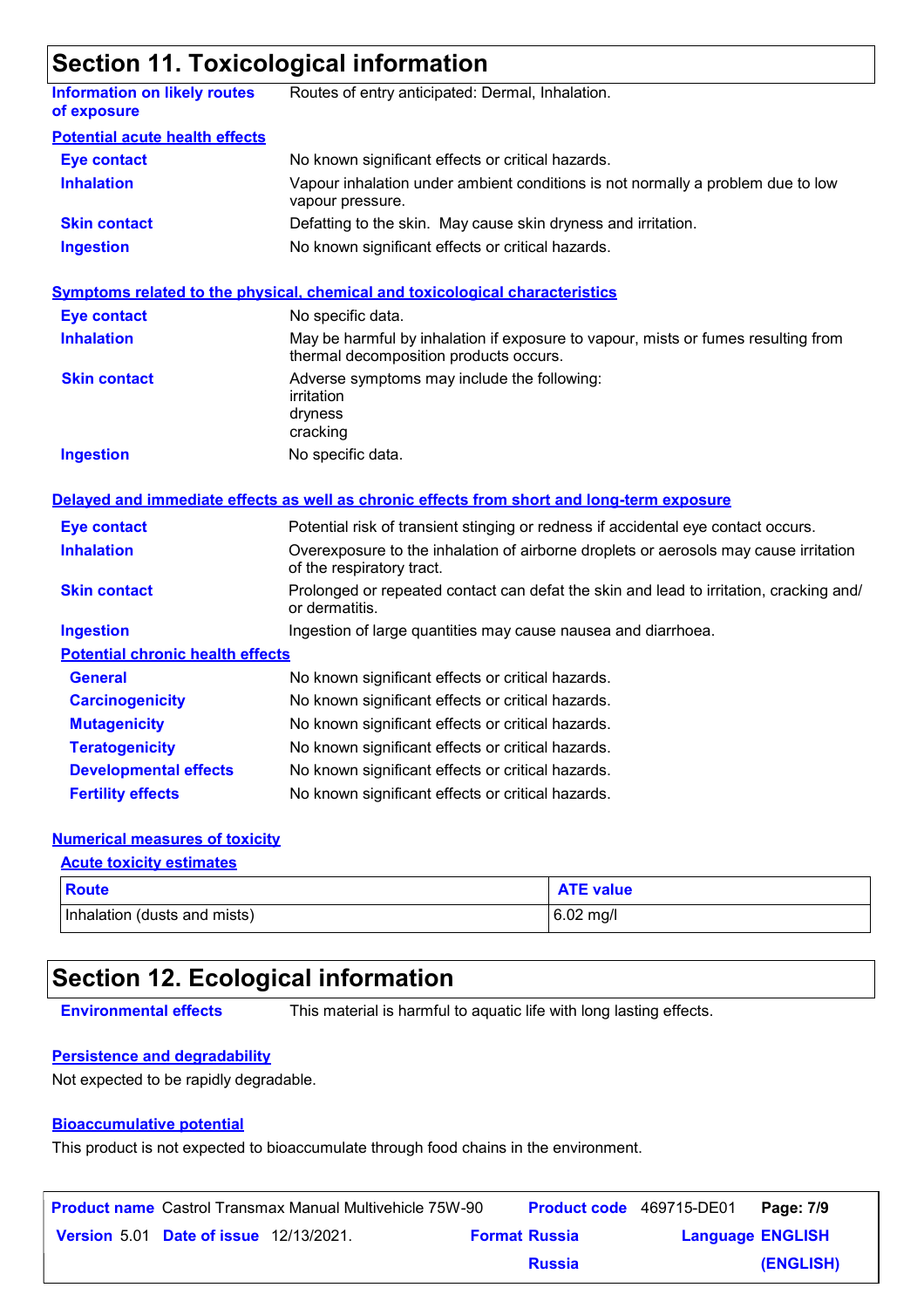# **Section 12. Ecological information**

#### **Mobility in soil**

**Mobility** Spillages may penetrate the soil causing ground water contamination.

**Other ecological information** Spills may form a film on water surfaces causing physical damage to organisms. Oxygen transfer could also be impaired.

# **Section 13. Disposal considerations**

The generation of waste should be avoided or minimised wherever possible. Significant quantities of waste product residues should not be disposed of via the foul sewer but processed in a suitable effluent treatment plant. Dispose of surplus and non-recyclable products via a licensed waste disposal contractor. Disposal of this product, solutions and any by-products should at all times comply with the requirements of environmental protection and waste disposal legislation and any regional local authority requirements. Waste packaging should be recycled. Incineration or landfill should only be considered when recycling is not feasible. This material and its container must be disposed of in a safe way. Care should be taken when handling emptied containers that have not been cleaned or rinsed out. Empty containers or liners may retain some product residues. Avoid dispersal of spilt material and runoff and contact with soil, waterways, drains and sewers. **Disposal methods**

### **Section 14. Transport information**

|                                      | <b>IMDG</b>    | <b>IATA</b>    |
|--------------------------------------|----------------|----------------|
| <b>UN number</b>                     | Not regulated. | Not regulated. |
| <b>UN proper</b><br>shipping name    | ۰              | $\blacksquare$ |
| <b>Transport hazard</b><br>class(es) | $\blacksquare$ | ٠              |
| <b>Packing group</b>                 | $\blacksquare$ | $\blacksquare$ |
| <b>Environmental</b><br>hazards      | No.            | No.            |
| <b>Additional</b><br>information     | ۰              | $\blacksquare$ |

**Special precautions for user** Not available.

# **Section 15. Regulatory information**

| <b>Regulation according to other foreign laws</b> |                                                                                                          |
|---------------------------------------------------|----------------------------------------------------------------------------------------------------------|
| <b>REACH Status</b>                               | For the REACH status of this product please consult your company contact, as<br>identified in Section 1. |
| <b>United States inventory</b><br>(TSCA 8b)       | All components are active or exempted.                                                                   |
| <b>Australia inventory (AIIC)</b>                 | All components are listed or exempted.                                                                   |
| <b>Canada inventory</b>                           | All components are listed or exempted.                                                                   |
| <b>China inventory (IECSC)</b>                    | All components are listed or exempted.                                                                   |

|                                               | <b>Product name</b> Castrol Transmax Manual Multivehicle 75W-90 | <b>Product code</b> 469715-DE01 |                         | Page: 8/9 |
|-----------------------------------------------|-----------------------------------------------------------------|---------------------------------|-------------------------|-----------|
| <b>Version 5.01 Date of issue 12/13/2021.</b> |                                                                 | <b>Format Russia</b>            | <b>Language ENGLISH</b> |           |
|                                               |                                                                 | <b>Russia</b>                   |                         | (ENGLISH) |